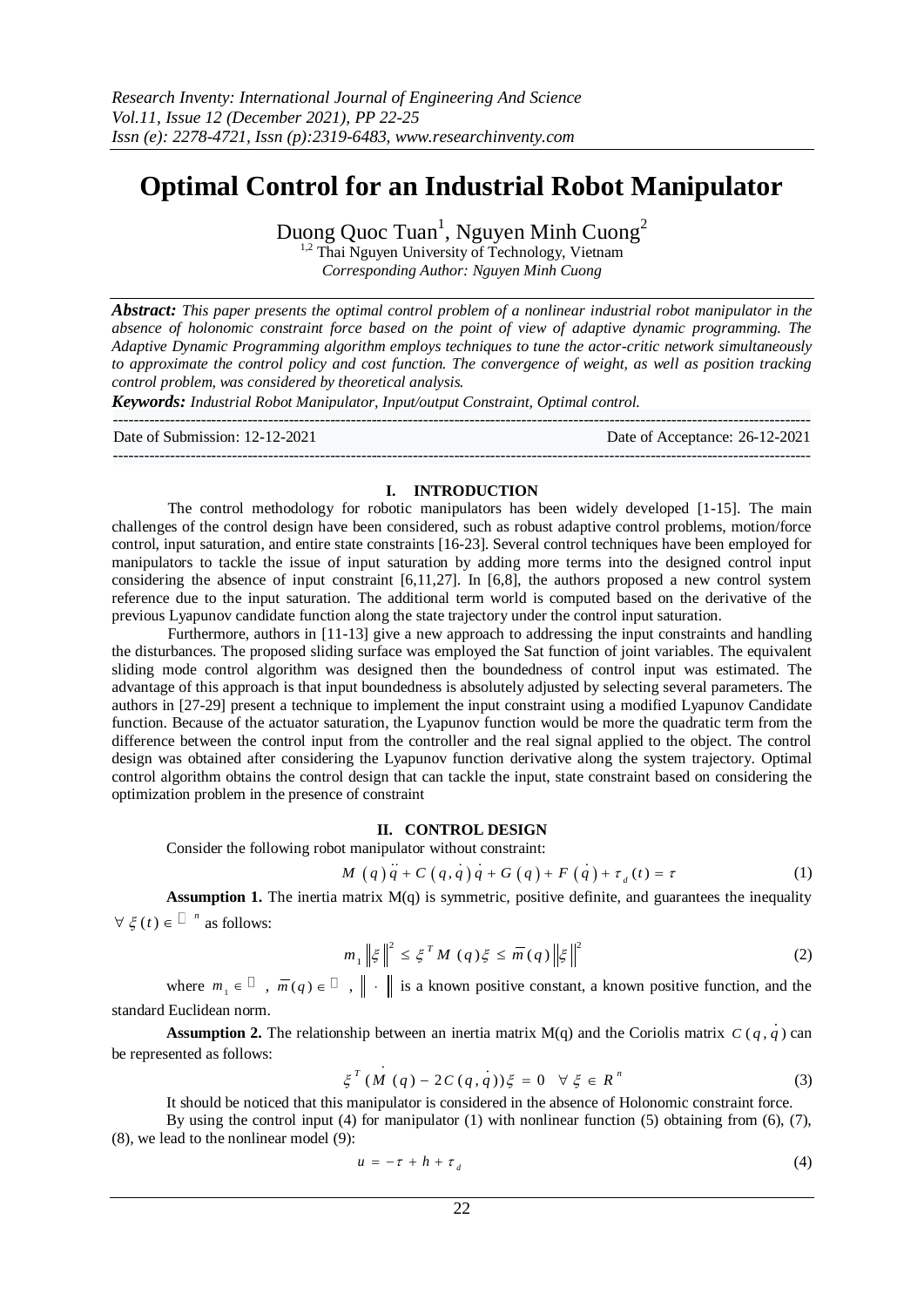$$
h = M\left(\alpha_1 e_1\right) + C\left(\alpha_1 e_1\right) + G\left(q\right) + F\left(q\right)
$$
\n(5)

$$
e_1 = q_d - q \tag{6}
$$

$$
e_2 = \dot{e}_1 + \alpha_1 e_1 \tag{7}
$$

$$
r = \dot{e}_2 + \alpha_2 e_2 \tag{8}
$$

$$
\dot{x} = f(x) + g(x)u \tag{9}
$$

Where:

$$
x = \begin{bmatrix} e_1 \\ e_2 \end{bmatrix}, f(x) = \begin{bmatrix} -\alpha_1 & I_{n \times n} \\ 0_{n \times n} & -M \end{bmatrix} \begin{bmatrix} e_1 \\ e_2 \end{bmatrix}, g(x) = \begin{bmatrix} 0_{n \times n} \\ -M \end{bmatrix}.
$$

Now, the control object is to design a control law *u* to guarantee not only stabilization (9) but also minimizing the quadratic cost function with infinite horizon as follows:

$$
V(x_0) = \int_{0}^{\infty} r(x, u) dt
$$
 (10)

$$
r(x, u) = Q(x) + u^{T} R u
$$
\n(11)

In which,  $Q(x)$  and R is a positive definite function of x, symmetric definite positive matrix, respectively.

Consider the following affine system

$$
\dot{x} = f(x) + g(x)u \tag{12}
$$

where  $x \in \chi \subseteq R^n$ ,  $u \in U \subseteq R^m$ .  $f(x)$  and  $g(x)$  satisfy Lipschitz condition and  $f(0) = 0$ . The cost function is defined as (10).

A control policy  $\mu(x)$  is defined as an admissible policy if  $\mu(x)$  stabilize system (12), and the equivalent value function  $V^{\mu}(x)$  is finite.  $\Psi(\chi)$  is denoted set of admissible control policy.

For any admissible policy  $\mu(x)$ , the nonlinear Lyapunov Equation can be formulated

$$
r(x, \mu(x)) + \left(\frac{\partial V}{\partial x}\right)^{T} \left(f(x) + g(x)\mu(x)\right) = 0
$$
 (13)

Defining Hamilton function and optimal cost function as follows:  
\n
$$
H(x, \mu, V_x) = r(x, \mu) + (V_x^{\mu})^T (f(x) + g(x) \mu)
$$
\n
$$
V^*(x) = \min_{\mu \in \Psi(x)} \left( \int_t^{\infty} r(x, \mu) \right)
$$
\n(14)

We lead to the following Lyapunov Equation equation:<br>  $0 = \min_{m \in \mathcal{M}} H(x, \mu, V_x^*) = H(x, \mu^*, V_x^*)$ 

$$
0 = \min_{\mu \in \Psi(\chi)} H(x, \mu, V_x^*) = H(x, \mu^*, V_x^*)
$$
 (15)

It can be noticed that,  $\mu^*$  is optimal policy corresponding with the optimal cost function and  $H(x, \mu, V_x^{\mu}) = 0$ 

Now, the optimal control policy can be obtained by taking the derivative of Hamilton problem with respect to policy  $\mu$ 

$$
\mu^* = -\frac{1}{2} \left( R^{-1} g^T V_x^* \right) \tag{16}
$$

This work present Policy Iteration algorithm for a robot manipulator including 2 steps as follows: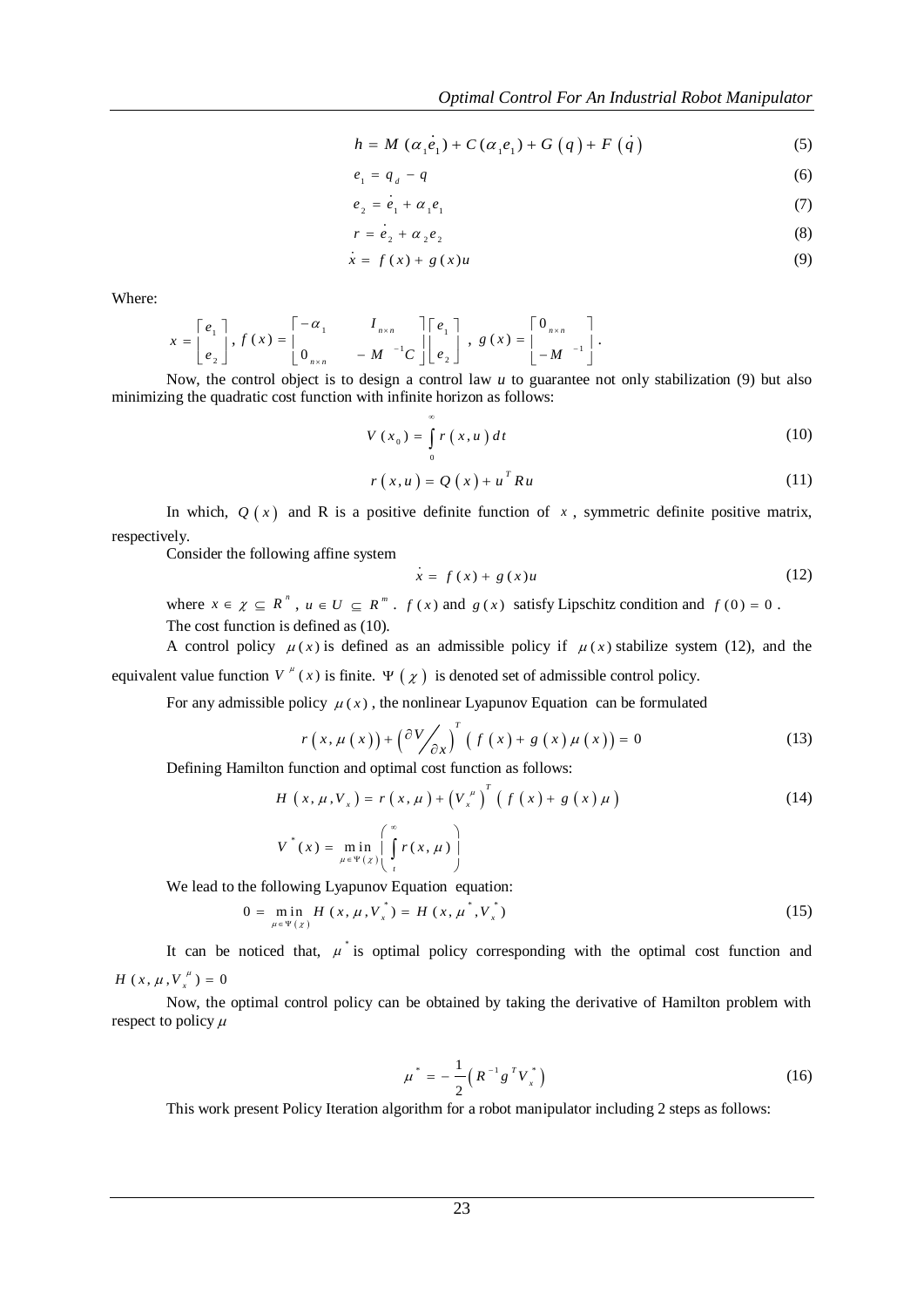Initiate admissible control policy  $\mu^{0}(x)$ 

**Repeat**

Step 1: Policy Evaluation

Solve NLE for  $V^i(x)$  corresponding given control policy  $\mu^i$ 

$$
r(x, \mu^{i}(x)) + (V_{x}^{i})^{T} (f(x) + g(x) \mu^{i}(x)) = 0
$$
 (17)

 Step 2: Policy improvement Update new policy according to

$$
\mu^{i+1} = -\frac{1}{2} \left( R^{-1} g^{T} V_{x}^{i} \right)
$$
 (18)

**Until**  $n = n_{max}$  or  $V^{i+1} - V^{i}$  $V^{i+1} - V^{i} \leq \varepsilon_{v}$ .

Where  $n_{\text{max}}$  is a number of limited iteration and  $\varepsilon$ , is arbitrary given a small positive numbers

This algorithm proves each policy control  $\mu^i$  is admissible control. The cost function  $V^i$  was reduced

at each stet each stepuntil it converged to optimal policy and  $\mu^i$  converged toward optimal policy.

#### **III. CONCLUSIONS**

This paper mentioned the problem of optimal control design for a. With the optimal technique, the solution algorithm to obtain the controller satisfies the convergence of weight and the position tracking. The algorithm's intersection with the general object has been demonstrated in this study. The author will apply a specific object and the system simulation in the next research in the future.

### **ACKNOWLEDGEMENT**

This work is supported by Thai Nguyen University of Technology, Vietnam.

#### **REFERENCES**

- [1]. Dupree, K., Patre, P. M., Wilcox, Z. D., & Dixon, W. E. (2011). Asymptotic optimal control of uncertain nonlinear Euler–Lagrange systems. Automatica, 47(1), 99-107
- [2]. Zhang, J. X., & Yang, G. H. (2020). Fault-tolerant output-constrained control of unknown Euler–Lagrange systems with prescribed tracking accuracy. *Automatica*, *111*, 108606.
- [3]. Meng, Z., & Huang, P. (2014). An effective approach control scheme for the tethered space robot system. *International Journal of Advanced Robotic Systems*, *11*(9), 140.
- [4]. Pukdeboon, C. (2013). Lyapunov optimizing sliding mode control for robot manipulators. *Applied Mathematical Sciences*, *7*(63), 3123-3139.
- [5]. Wu, H., & Xu, D. (2019, July). Inverse optimality and adaptive asymptotic tracking control of uncertain Euler-Lagrange systems. In *2019 IEEE 15th International Conference on Control and Automation (ICCA)* (pp. 242-247). IEEE
- [6]. Hu, X., Wei, X., Zhang, H., Han, J., & Liu, X. (2019). Robust adaptive tracking control for a class of mechanical systems with unknown disturbances under actuator saturation. *International Journal of Robust and Nonlinear Control*, *29*(6), 1893-1908.
- [7]. Zhou, Q., Chen, G., Lu, R., & Bai, W. (2019). Disturbance-observer-based event-triggered control for multi-agent systems with input saturation. *Scientia Sinica Informationis*, *49*(11), 1502-1516.
- [8]. Hu, X., Wei, X., Han, J., & Zhu, X. (2020). Adaptive disturbance estimation and cancelation for ships under thruster saturation. *International Journal of Robust and Nonlinear Control*, *30*(13), 5004-5020.
- [9]. Bai, Y., Cao, Y., & Li, T. (2019). Optimized backstepping design for ship course following control based on actor-critic architecture with input saturation. *IEEE Access*, *7*, 73516-73528.
- [10]. Hu, X., Wei, X., Kao, Y., & Han, J. (2021). Robust synchronization for under-actuated vessels based on disturbance observer. *IEEE Transactions on Intelligent Transportation Systems*.
- [11]. Guo, Y., Huang, B., Li, A. J., & Wang, C. Q. (2019). Integral sliding mode control for Euler-Lagrange systems with input saturation. *International Journal of Robust and Nonlinear Control*, *29*(4), 1088-1100.
- [12]. Sun, T., Zhang, X., Yang, H., & Pan, Y. (2022). Singular perturbation-based saturated adaptive control for underactuated Euler– Lagrange systems. *ISA transactions*, *119*, 74-80.
- [13]. Shao, K., Tang, R., Xu, F., Wang, X., & Zheng, J. (2021). Adaptive sliding mode control for uncertain Euler–Lagrange systems with input saturation. *Journal of the Franklin Institute*, *358*(16), 8356-8376.
- [14]. Umoh, E. A., & Tola, O. J. (2021). Robust Global Synchronization of a Hyperchaotic System with Wide Parameter Space via Integral Sliding Mode Control Technique. *International Journal of Robotics and Control Systems*, *1*(4), 453-462.
- [15]. Cao, G., Shi, H., Zhang, X., Zhu, Z., Liu, Y., & Yu, H. (2021, October). Continuous Super-Twisting Observer-Based Super-Twisting Control of Euler-Lagrange Systems. In *International Conference on Intelligent Robotics and Applications* (pp. 455-465). Springer, Cham.
- [16]. He, W., Chen, Y., & Yin, Z. (2015). Adaptive neural network control of an uncertain robot with full-state constraints. *IEEE transactions on cybernetics*, *46*(3), 620-629.